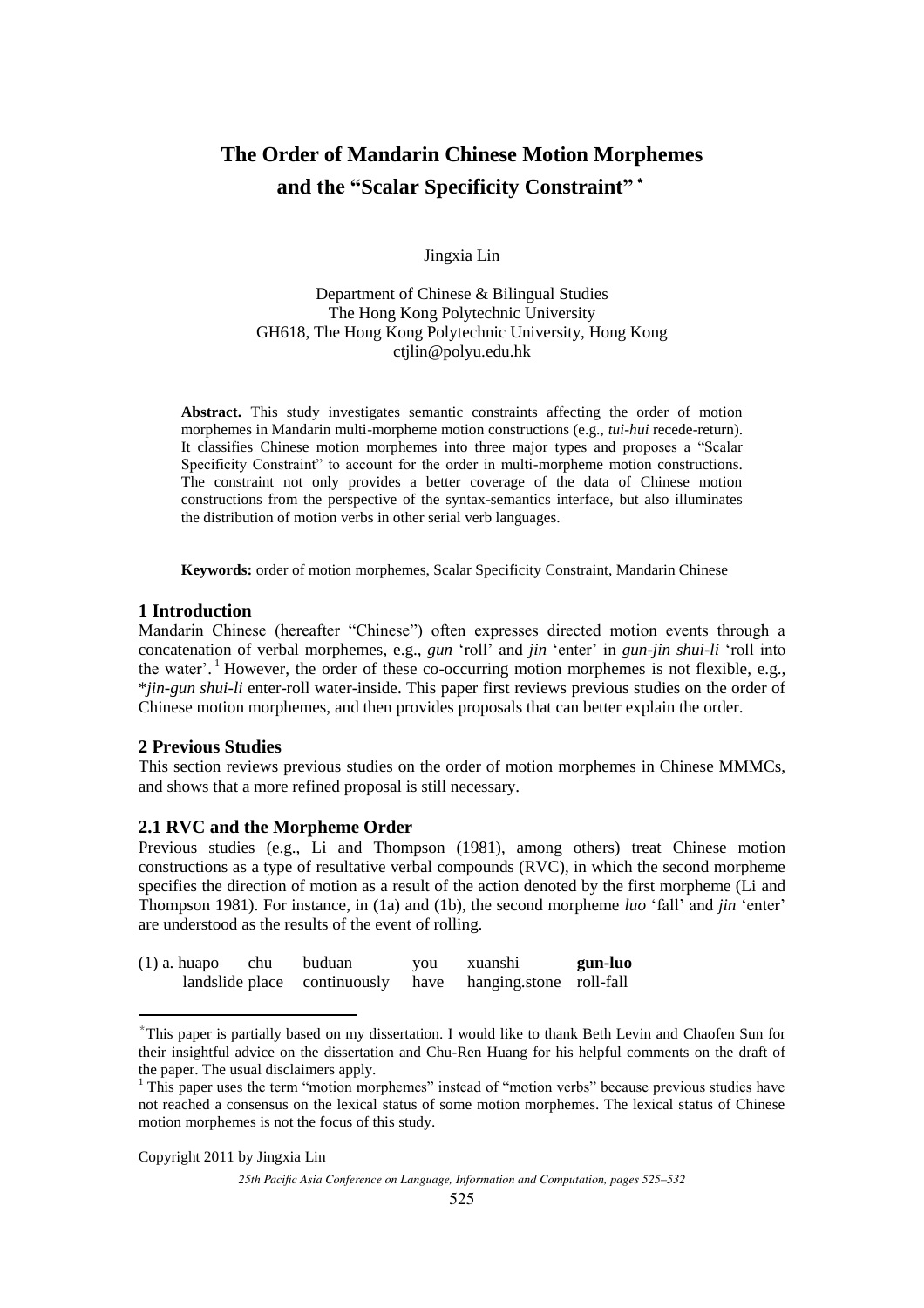"There were hanging stones continuously rolling and falling from the place of landslide' (PKU Corpus)<sup>2</sup>

 b. na-kuai tiaoshi **gun-jin**-le yan-xia de shui-jian that-CLF square.stone roll-enter-ASP cliff-below REL water.stream "That square stone rolled into the stream under the cliff." (PKU Corpus)

However, the RVC account cannot explain why when *luo* "fall" and *jin* "enter" co-occur, only *luo* precedes *jin* (2a), but not vice versa (2b), given that both morphemes can have a result understanding, as (1a) and (1b) illustrate.

| (2) a. huran yi-kuai shizi <b>luo-jin</b> -le |                                                        |                                  | shui-li |              |
|-----------------------------------------------|--------------------------------------------------------|----------------------------------|---------|--------------|
|                                               | suddenly one-CLF pebble fall-enter-ASP water-inside    |                                  |         |              |
|                                               | 'Suddenly, a pebble fell into the water.' (PKU Corpus) |                                  |         |              |
| b. *huran                                     |                                                        | yi-kuai shizi <b>jin-luo</b> -le |         | shui-li      |
| suddenly                                      |                                                        | one-CLF pebble enter-fall-ASP    |         | water-inside |

### **2.2 Temporal Sequences and the Morpheme Order**

Tai (1985: 50, also Li 1993) proposes that in Chinese, "the relative word order between two syntactic units is determined by the temporal order of the states" denoted by the units. While this principle holds for the order of motion morphemes denoting subevents with a sequential temporal relationship, it is unable to account for MMMCs where the motion morphemes denoting simultaneous subevents. For instance, a person can run and ascend stairs at the same time, especially if the person stands at the lower ends of the stairs before running, but only can *pao* "run" occurs before *shang* "ascend", but not vice versa, as in (3).

(3) a. ta pao-shang louti he run-ascend stairs 'He went up the stairs running.' b. \*ta shang-pao louti

he ascend-run stairs

### **2.3 Two-way Classification of Motion Morphemes and the Morpheme Order**

Talmy (1975, 2000) classifies motion morphemes into two types. One type is manner-of-motion morpheme that specifies how a motion event is carried out, e.g., *gun* "roll", *pao* "run". The other is path morpheme that specifies in which direction a motion event is carried out, e.g*., luo* "fall", *jin* 'enter'. When a manner-of-motion morpheme and a path morpheme occur together in a construction, the former must precede the latter, as in (1a) and (1b). However, as illustrated in (2), the two path morphemes *luo* "fall" and *jin* "enter" can occur together, and when they cooccur, *luo* can only occur before *jin*, but not vice versa. Therefore, the two-way classification is unable to account for the order of two co-occurring path morphemes.

# **2.4 Four-way Classification of Motion Morphemes and the Motion Morpheme Hierarchy**

Based on recent study on "scale structure" (Rappaport Hovav and Levin 2010, Kennedy and McNally 2005), Lin and Peck (2011) classify Chinese motion morphemes into four types according to the type of scale each lexicalizes. A path is composed of contiguous points ordered between the starting point of motion and a reference object; the path can be understood as a scale because its ordered points indicate measurement values on the dimension of distance (Rappaport Hovav and Levin 2010). When the moving object change its location along the path,

 2 PKU Corpus in this paper refers to the corpus of Modern Mandarin Chinese constructed by the Center for Chinese Linguistics at Beijing University. The corpus has 307,317,060 characters updated on 7/20/2009. See http://ccl.pku.edu.cn/.

Abbreviations in this paper:  $ASP = Aspect$  marker;  $CLF = Classifier$ ;  $REL = Relative$  clause marker.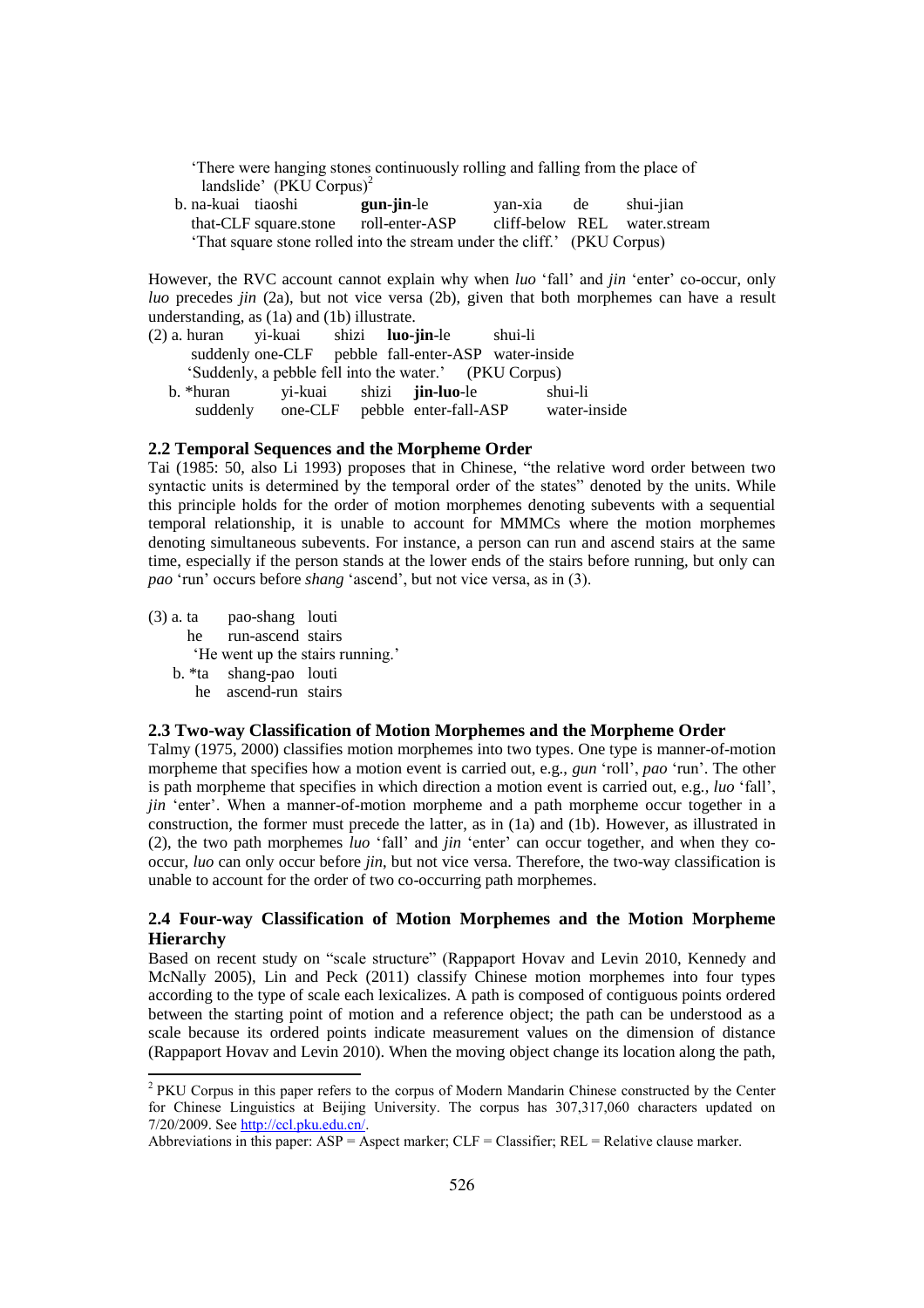the value changes too, so the change is understood as a scalar change which is measurable (Rappaport Hovav and Levin 2010). According to Lin and Peck, motion morphemes are first classified into scalar change (e.g., *luo* "fall", *hui* "return", *jin* "enter", equivalent to Talmy"s (1975) path verbs) and nonscalar change motion morphemes (e.g., *gun* "roll", equivalent to Talmy"s (1975) manner-of-motion verbs) depending on whether they lexicalize a scale or not. Scalar change motion morphemes are then classified into open scale (e.g., *luo* "fall") and closed scale motion morphemes (e.g., *hui* 'return', *jin* 'enter') depending on whether the scales have endpoints or not. Closed scale motion morphemes are classified into multi-point (e.g., *hui* "return") and two-point closed scale motion morphemes (*jin* "enter") depending on whether the scales have only two points (starting point and end point) or multiple points, i.e. whether the motion is instantaneous or durative. A set of independent diagnostics is proposed by Lin and Peck to determine which type each Chinese motion morpheme falls into. Then, they propose a Motion Morpheme Hierarchy formed of the four types of morphemes to predict the order of motion morphemes. In this hierarchy, nonscalar change motion morphemes are located at the farthest left, followed by open scale, multi-point closed, and two-point closed scale motion morphemes, as in (4).



According to Lin and Peck, in a motion construction, the motion morphemes are ordered from left to right according to how their types appear in the hierarchy. For instance, *gun* "roll" is located to the left of *luo* 'fall' and *jin* 'enter' in the hierarchy, so *gun* 'roll' must occur before *luo* "fall" and *jin* "enter" when they co-occur, as in (1a) and (1b), respectively. Similarly, *luo* "fall" is located to the left of *jin* "enter" in the hierarchy, so *luo* "fall" must precede *jin* "enter", as in (2a). The hierarchy is able to account for a large amount of data in Chinese, as shown in the corpus studies by Lin and Peck. 3

However, Lin and Peck do not provide explanation why this hierarchy emerges; in addition, the hierarchy is a generalization of the morpheme order in existing Chinese motion constructions, but it does not explain why some combinations of motion morphemes do not exist in Chinese although they are allowed by the hierarchy. For instance, the hierarchy predicts that *hui* "return" as a multi-point closed scale motion morpheme can occur before *jin* "enter", which is a two-point closed scale motion morpheme, but these two morphemes seldom co-occur in Chinese, as in *??hui-jin fangjian* return-enter room #"return into the room". Therefore, a more refined explanation is necessary for the order of motion morphemes in Chinese.

# **3 Our proposal: Revised Motion Morpheme Hierarchy and the Scalar Specificity Constraint**

In section 3.1, we propose a revised motion morpheme hierarchy that can better predict the order in MMMCs. The hierarchy is verified by two corpus-based studies of recent Chinese novels. In Section 3.2, we propose the Scalar Specificity Constraint to account for why the hierarchy holds.

 $\ddot{ }$ 

<sup>3</sup> Lin and Peck (2011) do not treat the deictic motion morphemes *lai* 'come' and *qu* 'go' in constructionfinal position as real motion morphemes, as in *pao-jin-lai* run-enter-come 'run in towards the deictic center' and *pao-jin fangjian lai* run-enter room come 'run into the room towards the deictic center'. Therefore, their hierarchy does not include the distribution of such *lai* 'come' or *qu* 'go'.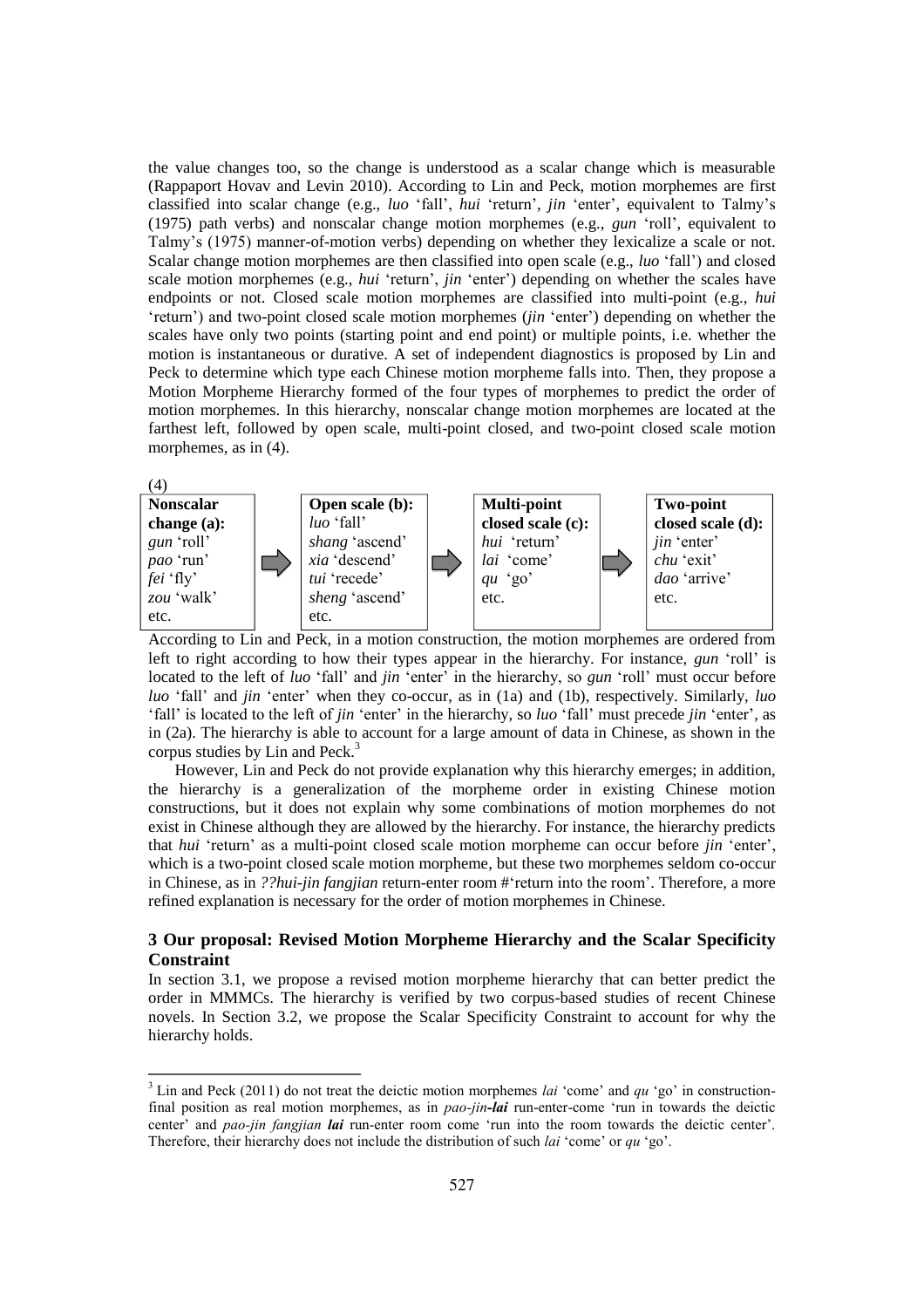### **3.1 Revised Motion Morpheme Hierarchy**

We observe that multi-point and two-point closed scale motion morphemes usually do not cooccur, for instance, \**lai-jin come-enter*, \**hui-chu return-exit*. The only exception is the twopoint closed scale motion morpheme *dao* "arrive"; *dao* can occur after all types of motion morphemes, including morphemes of its own type, i.e. two-point closed scale motion morphemes such as *jin* 'enter' and *chu* 'exit', as in (5).

(5) gun/luo/hui/jin-dao xuexiao roll/fall/return/enter-arrive school 'roll to/fall to/return to/enter the school'

 $\ddot{ }$ 

Therefore, to better reflect the possible motion constructions that exist and do not exist in Chinese, we propose a revised Motion Morpheme Hierarchy in which multi-point and two-point closed scale motion morphemes are grouped together, whereas the special motion morpheme *dao* "arrive" is listed separately in a box with dotted-line border in the rightmost position of the hierarchy; the new hierarchy is given in  $(6)$ .



Two corpus-based studies of recent Chinese novels are carried out to verify the hierarchy. In the first study, we collect all MMMCs from selected chapters of four Chinese novels<sup>4</sup> and investigate whether the motion morphemes in those MMMCs are in an order consistent with the hierarchy. A total of 231 MMMCs are found consisting of two motion morphemes (the deictic motion morphemes *lai* "come" and *qu* "go" are not treated as a real motion morpheme, see Footnote 4).<sup>5</sup> Figure 1 illustrates the types of the 231 two-motion-morpheme MMMCs, along with their frequencies of occurrence.

As Figure 1 shows, the morpheme order in 230 MMMCs is consistent with the hierarchy, whereas one MMMC is in an order that is not predicted by the hierarchy, i.e. the MMMC consisting of an open scale motion morpheme followed by a nonscalar change motion morpheme. This exception is given in  $(7)$ .

| (7) yiwusuoyou                      |  | de piaopiao sheng-fei                                                                          |
|-------------------------------------|--|------------------------------------------------------------------------------------------------|
| with.nothing MOD drifting scend-fly |  |                                                                                                |
|                                     |  | '[She] is ascending and flying in a drifting manner; nothing is with her.' (Kongzhong Xiaojie) |

<sup>4</sup> The corpus data includes the entire novel of *Taiyang Chushi* 'The Sun was Born' by Chi Li in 1992 (35,433 characters), the first six chapters from *Diqiu de Hong Piaodai* 'The Earth's Red Flying Ribbon' by Wei Wei in 1998 (34,108 characters), the entire novel of *Kongzhong Xiaojie* 'Flight Attendant' by Wang Shuo in 1985 (29,185 characters), the first twelve chapters of *Taiyang Zhao zai Sangganheshang* by Ding Ling in 1952 (28,935 characters).

<sup>&</sup>lt;sup>5</sup> Thirteen MMMCs consisting of three motion morphemes (the final morpheme is not deictic *lai* 'come' or *qu* 'go') are found in the two corpus studies. For instance, *duo-hui-dao zhouzi-pang* stroll-returnarrive table-side 'stroll back to the table'. The morpheme order of all these MMMCs is found to be consistent with hierarchy. However, no further discussion is given in this paper because of space limit.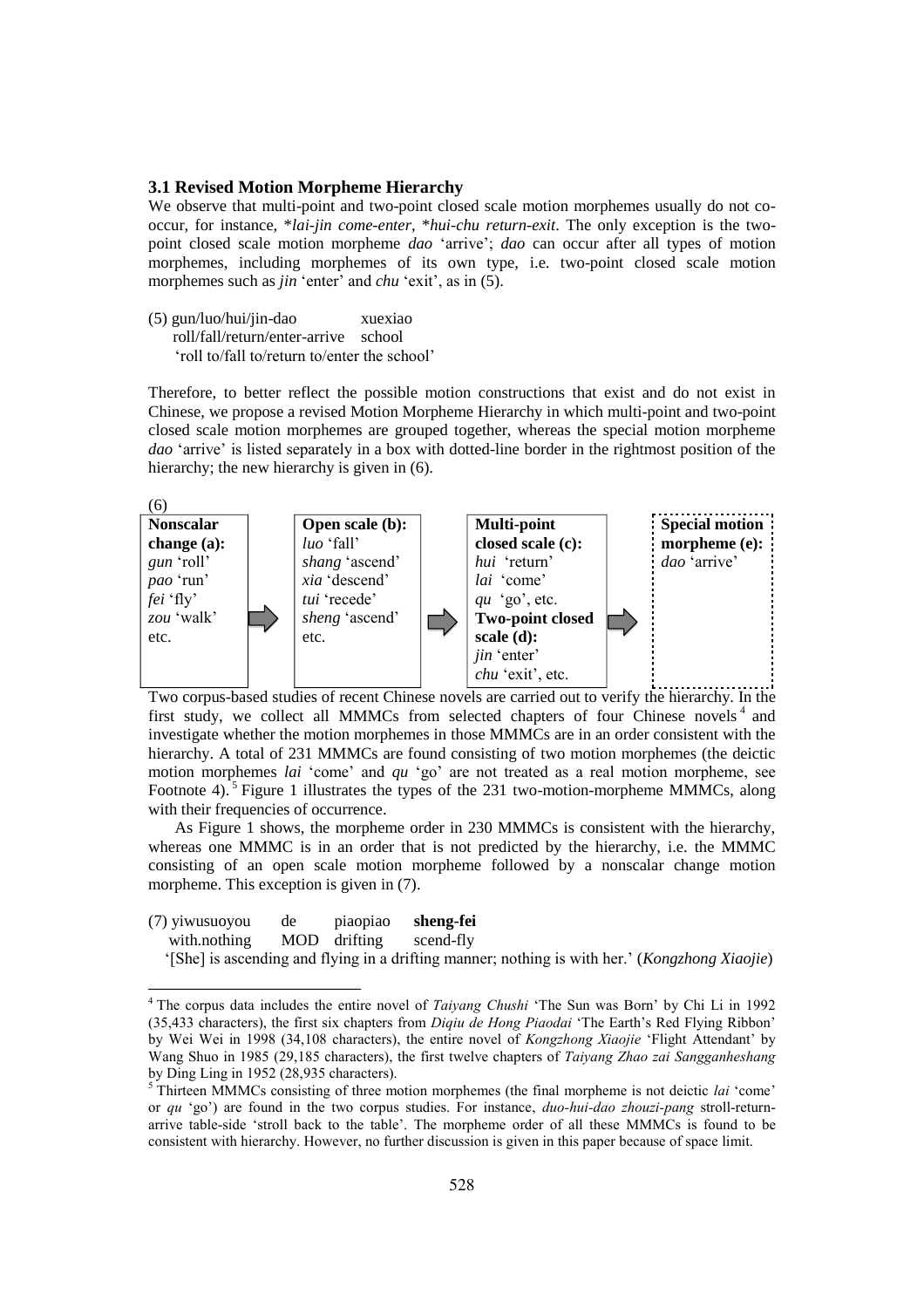However, (7) does not represent a strong challenge to the hierarchy for two reasons. First, the study finds 36 MMMCs consisting of a nonscalar change (e.g., *zou* "walk", *pao* "run") and an open scale motion morpheme (e.g., *shang* "ascend", *xia* "descend"). *Sheng-fei* ascend-fly is the only instance in which the open scale motion morpheme precedes the nonscalar change motion morpheme. Second, in order to determine whether *sheng* "ascend" must precede *fei* "fly" whenever they occur together, both the orders, *sheng-fei* ascend-fly and *fei-sheng* fly-ascend, are searched for in the PKU Corpus. The results show that *fei* always precedes *sheng*. Therefore, it is likely that the instance of *sheng-fei* ascend-fly in (7) is a nonce use by the author.



Figure 1. Frequencies of the types of two-motion-morpheme MMMCs

In the second corpus study, we choose the most frequently used motion morphemes from each type of motion morphemes found in Corpus Study 1. These morphemes are then searched for in the novel category of the PKU Corpus, and their relative order with the co-occurring motion morphemes are investigated.<sup>6</sup> Table 1 lists the morphemes investigated.<sup>7</sup>

| T able 5 IVIOIIOII IIIOI phenics to be investigated in Corpus Study $\mathcal{Z}$ |                  |                                             |                     |                     |  |  |
|-----------------------------------------------------------------------------------|------------------|---------------------------------------------|---------------------|---------------------|--|--|
| Morpheme types in                                                                 | Nonscalar        | Open scale motion $\vert$ (Multi-point/two- |                     | <i>dao</i> 'arrive' |  |  |
| the hierarchy                                                                     | change motion    | morpheme                                    | point) closed scale |                     |  |  |
|                                                                                   | morpheme         |                                             | motion morpheme     |                     |  |  |
| Motion morphemes                                                                  | zou 'walk'       | <i>shang</i> 'ascend'                       | <i>hui</i> 'return' | dao 'arrive'        |  |  |
| investigated                                                                      | <i>pao</i> 'run' | xia 'descend'                               | <i>chu</i> 'exit'   |                     |  |  |

Table 3 Motion morphemes to be investigated in Corpus Study 2

Figures 2-8 display the distribution of each key morpheme in two-morpheme MMMCs. In each figure, there are three columns, with the middle column representing the key morpheme, the column to its left representing the number of occurrences of different types of motion morphemes that precede the key morpheme, and the column to its right representing the number of occurrences of different types of motion morphemes that follow the key morpheme in MMMCs. Take Figure 2, for example: the motion morpheme in the middle column is *zou* 'walk', which is the key morpheme. In total, 334 instances of *zou* were found to occur in MMMCs. The column to its right represents the different types of motion morphemes that occur

 $\ddot{ }$ 

 $6$  To make the manual analysis feasible, only the first 1,000 instances of each motion morpheme searched for in the novel category of the PKU Corpus were selected and analyzed. However, there are instances in which the morpheme searched for is not used in a MMMC, or even not used as a motion morpheme. Therefore, the numbers of MMMCs collected for analysis is much less than 7,000 (1,000 for each motion morpheme), as shown in Figures 2-8.

<sup>7</sup> Multi-point closed scale and two-point closed scale motion morphemes (other than *dao* "arrive") do not co-occur, so they were grouped together as closed scale motion morphemes.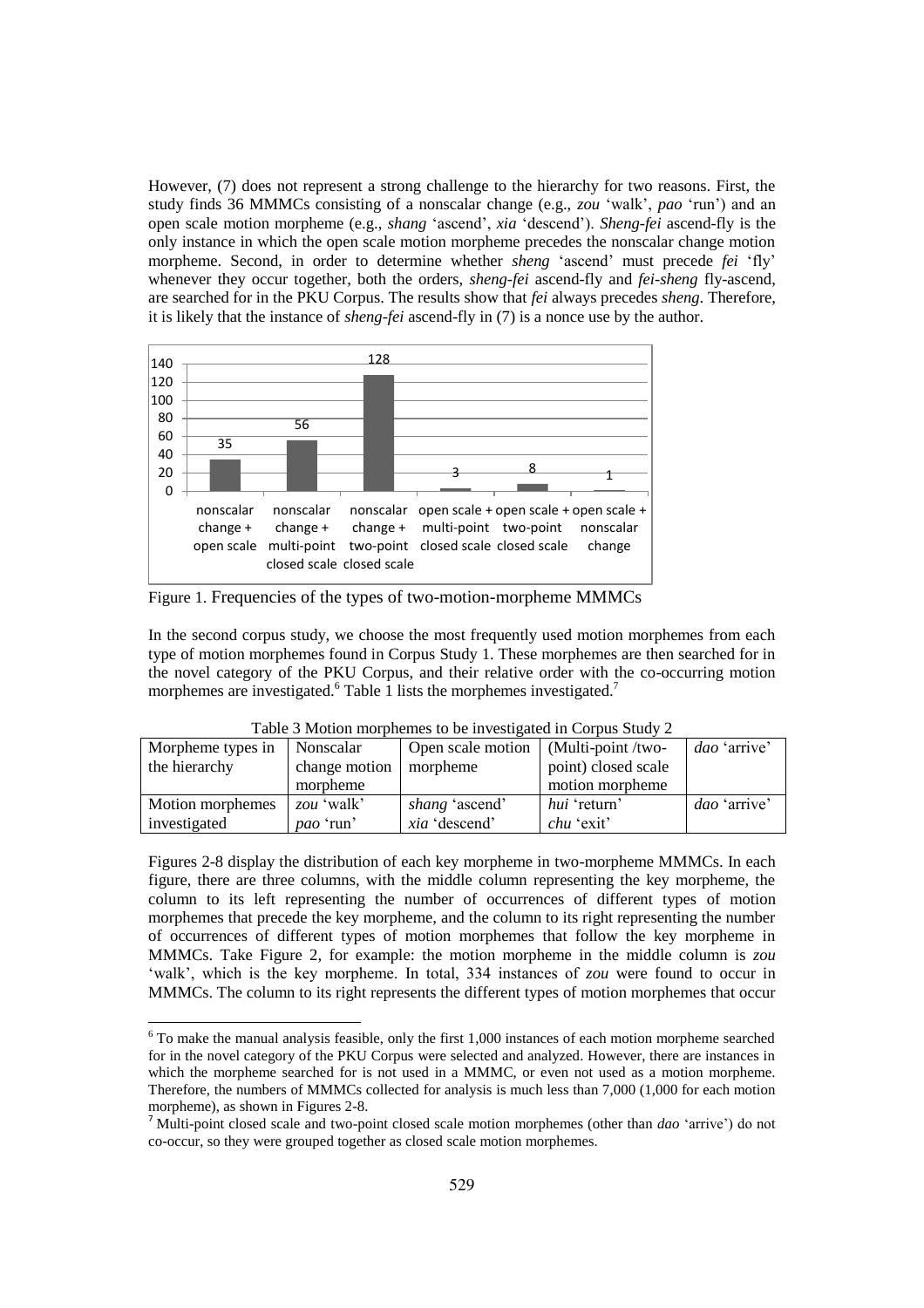after *zou*: 99 instances of *dao* "arrive", 201 instances of closed scale motion morphemes (including both multi-point closed and two-point closed scale motion morphemes, e.g., *hui* "return" in *zou hui-lai* walk return-come, *jìn* "enter" in *zou-jin shangdian* walk-enter store), and 34 instances of open scale motion morphemes (e.g., *shang* "ascend" in *zou-shang che* walkascend car). The column to the left of the *zou* column represents the types of motion morphemes that precede *zou* in MMMCs. However, as illustrated in Figure 2, no motion morpheme occurring before *zou* was found in the corpus search.

The figures show that the distribution of the key motion morphemes in MMMCs is consistent with the revised hierarchy. Among them, Figure 8 shows that *dao* "arrive" can follow any type of motion morphemes. Other than *dao*, two closed scale motion morphemes do not cooccur, as predicted by the hierarchy.

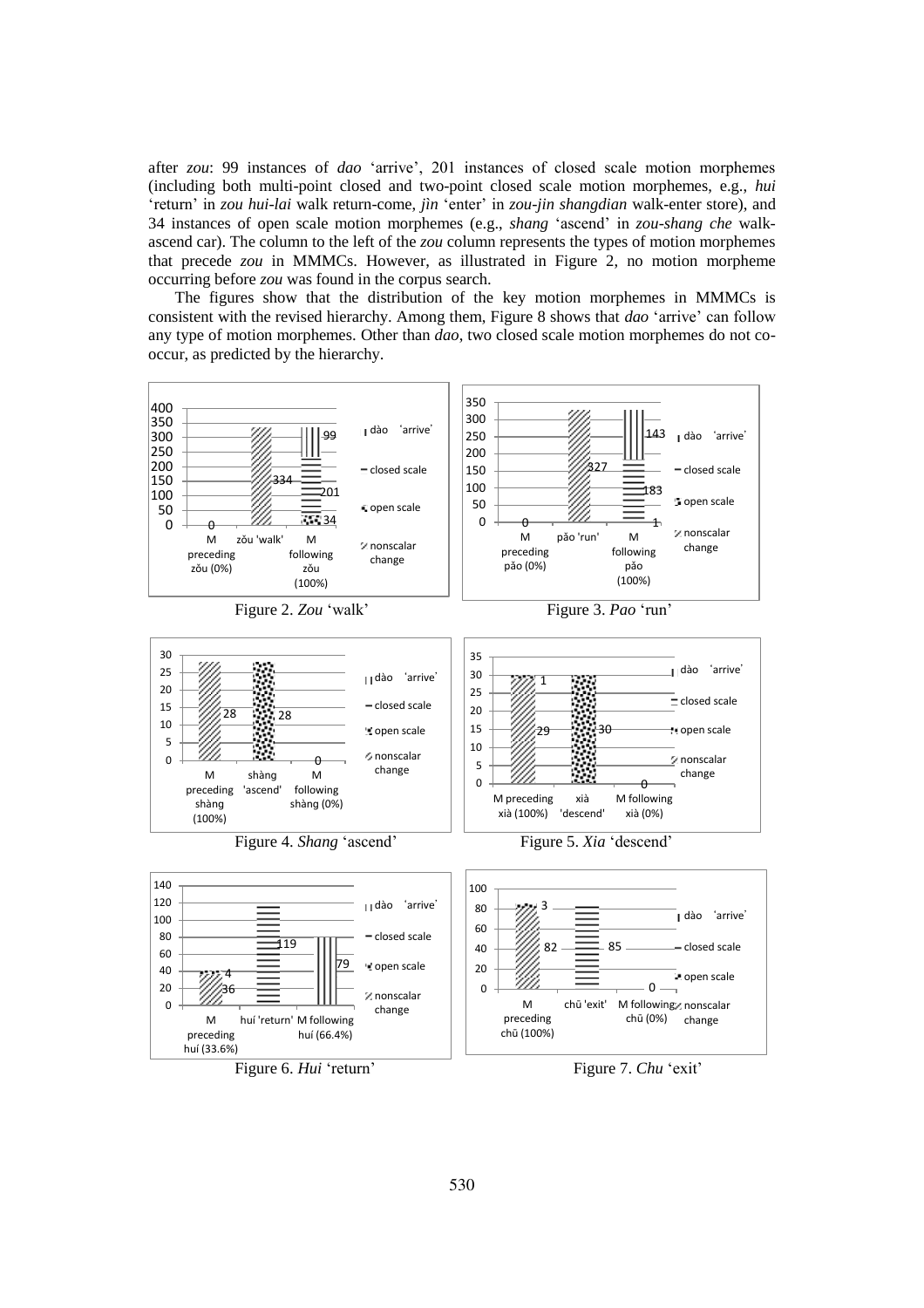

Figure 8. *Dao* 'arrive'

#### **3.2 The Scalar Specificity Constraint**

We propose the "Scalar Specificity Constraint" that explains why the hierarchy in (6) emerges: the morpheme that is less specific about the scale in a motion event must precede the morpheme with more specific scalar information. In the remainder of this section, we first elaborate how the constraint gives rise to the hierarchy, including why two closed scale motion morphemes usually do not co-occur, then turn to *dao* "arrive" and give explanation why it can be exception.

### **-The Scalar Specificity Constraint gives rise to the Revised Motion Morpheme Hierarchy**

The Scalar Specificity Constraint requires a morpheme with more specific information about the scale to follow the one with less information; this explains why the hierarchy in (6) emerges.

First, in terms of degree of specification about a scale, nonscalar change motion morphemes (e.g., *gun* "roll") do not provide any information about the scale, open scale motion morphemes (e.g., *luo* "fall") specify the existence of a scale, whereas (both multi-point and two-point) closed scale motion morphemes such as *hui* 'return' and *jin* 'enter' not only specify the existence of a scale, but also the existence of an endpoint for the scale. Therefore, to satisfy the Scalar Specificity Constraint, when these morphemes form a hierarchy to predict morpheme order, they must follow an order as represented by the three boxes with solid-line border in (6).

Second, in terms of the degree of specification of a scale, a two-point closed scale motion morpheme (e.g., *jin* 'enter)' is not more specific than a multi-point closed scale motion morpheme (e.g., *hui* 'return)', or vice versa: both specify the existence of a scale and the existence of an endpoint for the scale. Therefore, conforming to the Scalar Specificity Constraint, two closed scale motion morphemes do not co-occur, as in *\*hui-jin fangjian* returnenter room. This explains why the two types of morphemes should be grouped together in (6).

Compared with the Motion Morpheme Hierarchy proposed by Lin and Peck (2011), the revised hierarchy and the Scalar Specificity Constraint provide a more precise prediction of the morpheme order and a better coverage of the motion constructions in natural Chinese data.

#### **-***Dao* **"arrive" as a special motion morpheme**

The two-point closed scale motion morpheme *dao* "arrive" can follow other closed scale motion morphemes, as in *hui-dao fangjian* return-arrive room "return to the room" and *jin-dao fangjian* enter-arrive room "enter the room", whereas other two-point closed scale motion morphemes such as *jin* 'enter' cannot follow another closed scale motion morpheme, as in \**hui-jin fangjian* return-enter room and \**lai-jin fangjian* come-enter room. In terms of the degree of specification of scale information, *dao* "arrive" is as specific as other two-point closed scale motion morphemes, i.e. they all specify the existence of a scale, as well as the existence of an endpoint for the scale. Therefore, the fact that *dao* "arrive" can follow closed scale motion morphemes represents an exception to the Scalar Specificity Constraint.

Lin (to appear) points out that although *dao* 'arrive' lexicalizes a closed scale, it does not specify information about the direction in which a moving object moves to the reference object, nor what kind of reference object is involved in the motion event. In contrast, the other two